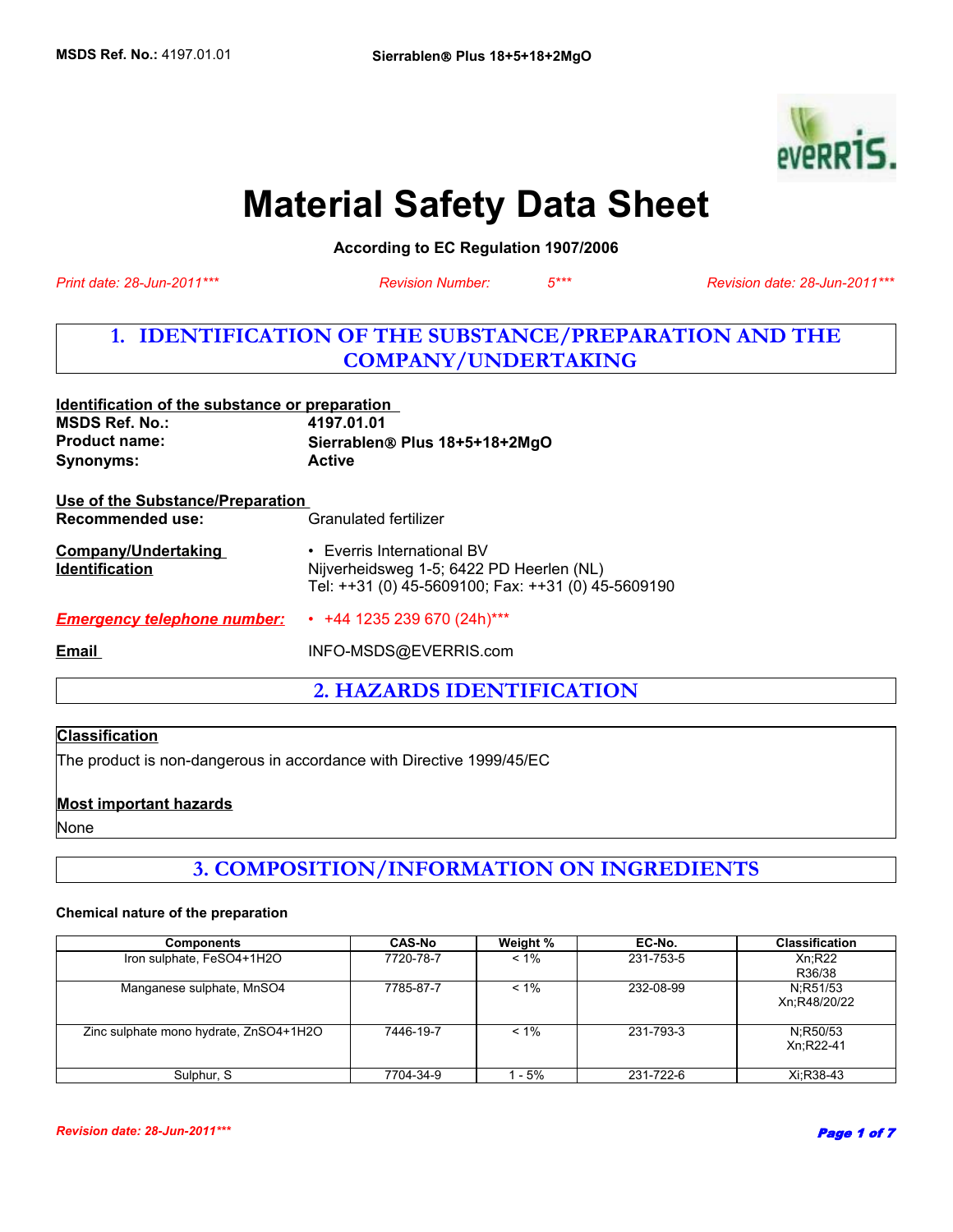| <b>Components</b>                      | <b>CAS-No</b> | Weight % | EC-No.    | <b>Classification</b> |
|----------------------------------------|---------------|----------|-----------|-----------------------|
| Calcium sulphate dihydrate, CaSO4+2H2O | 10101-41-4    | $< 1\%$  | 231-900-3 | <b>NE</b>             |
| Magnesium oxide, MgO                   | 1309-48-4     | - 5%     | 215-171-9 | <b>NE</b>             |
| Ammonium nitrate, NH4NO3               | 6484-52-2     | 10 - 25% | 229-347-8 | O:R08                 |

#### *NE = Non-Established*

#### *For the full text of the R phrases mentioned in this Section, see Section 16*

| <b>4. FIRST AID MEASURES</b> |                                                                                                                                                                                                                                                                                                           |  |
|------------------------------|-----------------------------------------------------------------------------------------------------------------------------------------------------------------------------------------------------------------------------------------------------------------------------------------------------------|--|
| <b>General advice:</b>       | If you feel unwell, seek medical advice (show the label where possible).                                                                                                                                                                                                                                  |  |
| Ingestion:                   | Do not induce vomiting without medical advice. If a person vomits when lying on his<br>back, place him in the recovery position. Never give anything by mouth to an<br>unconscious person. In case of respiratory difficulties practice oxygenotherapy.<br>Possible symptoms are nausea and/or vommiting. |  |
| Inhalation:                  | In case of shortness of breath, give oxygen. Possible symptoms are coughing and/or<br>dyspnoea. Move to fresh air. If symptoms persist, call a physician.                                                                                                                                                 |  |
| <b>Skin contact:</b>         | If a person feels unwell or symptoms of skin irritation appear, consult a physician.                                                                                                                                                                                                                      |  |
| Eye contact:                 | Rinse thoroughly with plenty of water, also under the eyelids. If eye irritation persists,<br>consult a specialist.                                                                                                                                                                                       |  |

**5. FIRE-FIGHTING MEASURES**

#### **Suitable extinguishing media:**

Coordinate fire extinguishing measures to fire in surrounding area.

#### **Unsuitable extinguishing media:**

Not applicable

#### **Special exposure hazards arising from the substance or preparation itself, its combustion products, or released gases:**

Thermal decomposition can lead to release of irritating gases and vapours.

#### **Special protective equipment for firefighters:**

Wear self contained breathing apparatus for fire fighting if necessary.

**6. ACCIDENTAL RELEASE MEASURES**

#### **Personal precautions:**

Ensure adequate ventilation. Avoid dust formation. Use personal protective equipment. Wear personal protective equipment.

#### **Environmental precautions:**

Prevent product from entering drains. Do not contaminate surface water.

#### **Methods for cleaning up:**

Shovel or sweep up. Do not create a powder cloud by using a brush or compressed air. Prevent product from entering drains.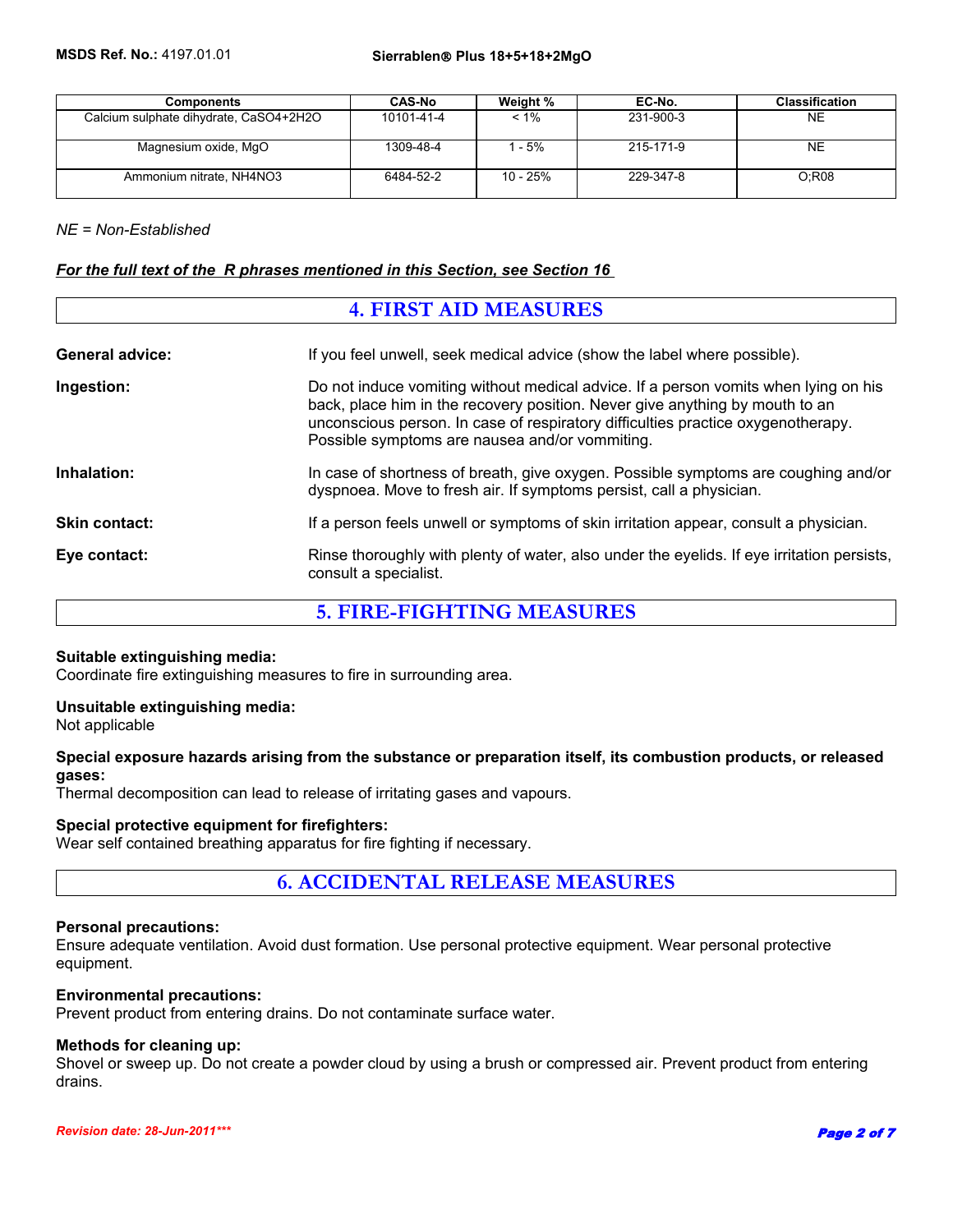# **7. HANDLING AND STORAGE**

#### **Handling:**

**Storage:**

**Technical measures/precautions:** No special technical protective measures required.

**Safe handling advice:** Keep away from open flames, hot surfaces and sources of ignition.

**Technical measures/storage conditions:** Keep away from heat and sources of ignition. Keep away from food, drink and animal feeding stuffs. For quality reasons: Keep out of reach of direct sunlight, store under dry conditions, partly used bags should be closed well. Keep at temperatures between 0 °C and 40 °C .

provide adequate protection against this potential effect.

eat, drink or smoke. Keep away from food, drink and animal

**Incompatible products:** Not applicable **Specific use(s):** Granulated fertilizer.

### **8. EXPOSURE CONTROLS / PERSONAL PROTECTION**

**Engineering measures to reduce exposure:** Ensure adequate ventilation.

**Occupational exposure controls**

**Personal protective equipment**

**Respiratory protection:** Not applicable.

**Hand protection: EXECUTE:** PVC or other plastic material gloves.

**Eye/face protection** Safety glasses.

**Skin and body protection:** Usual safety precautions while handling the product will

**Hygiene measures Follow good housekeeping practices. When using, do not all the state of the Follow good housekeeping practices. When using, do not** 

#### **Exposure limit values**

**Netherlands - OEL - MACs:** 1 mg/m<sup>3</sup> **Norway - 8 h:** 0.01 mg/m<sup>3</sup> **Belgium - 8 Hr VLE** 1 mg/m<sup>3</sup>  **Portugal - TWAs**  *Iron sulphate, FeSO4+1H2O* **Spain - Valores Limite Ambientales - VLE** 1 mg/m<sup>3</sup> VLA-ED  **Finland - Occupational Exposure Limits - 8 hour UK EH40 WEL:** LTEL (8 hr TWA) 1 mg/m<sup>3</sup>

*Manganese sulphate, MnSO4* **Belgium - 8 Hr VLE** 0.2 mg/m<sup>3</sup> **Czech Republic OEL**  $= 1$  mg/m<sup>3</sup> TWA **Finland - Occupational Exposure Limits - 8 hour** 0.5 mg/m<sup>3</sup> Germany TRGS900: **Canadian Canadian Canadian Canadian Canadian Canadian Canadian Canadian Canadian Canadian Canadian Canadian Canadian Canadian Canadian Canadian Canadian Canadian Canadian Canadian Canadian Canadian Canadi** Germany (DFG) - MAK **Disk and ACC** 0.5 mg/m<sup>3</sup> MAK **Netherlands - OEL - MACs:** 1 mg/m<sup>3</sup> **Norway - 8 h:** 2.5 mg/m<sup>3</sup>

1 mg/ $m<sup>3</sup>$ 1 mg/m3 TWA STEL (15 min) 2mg/m3

feeding stuffs.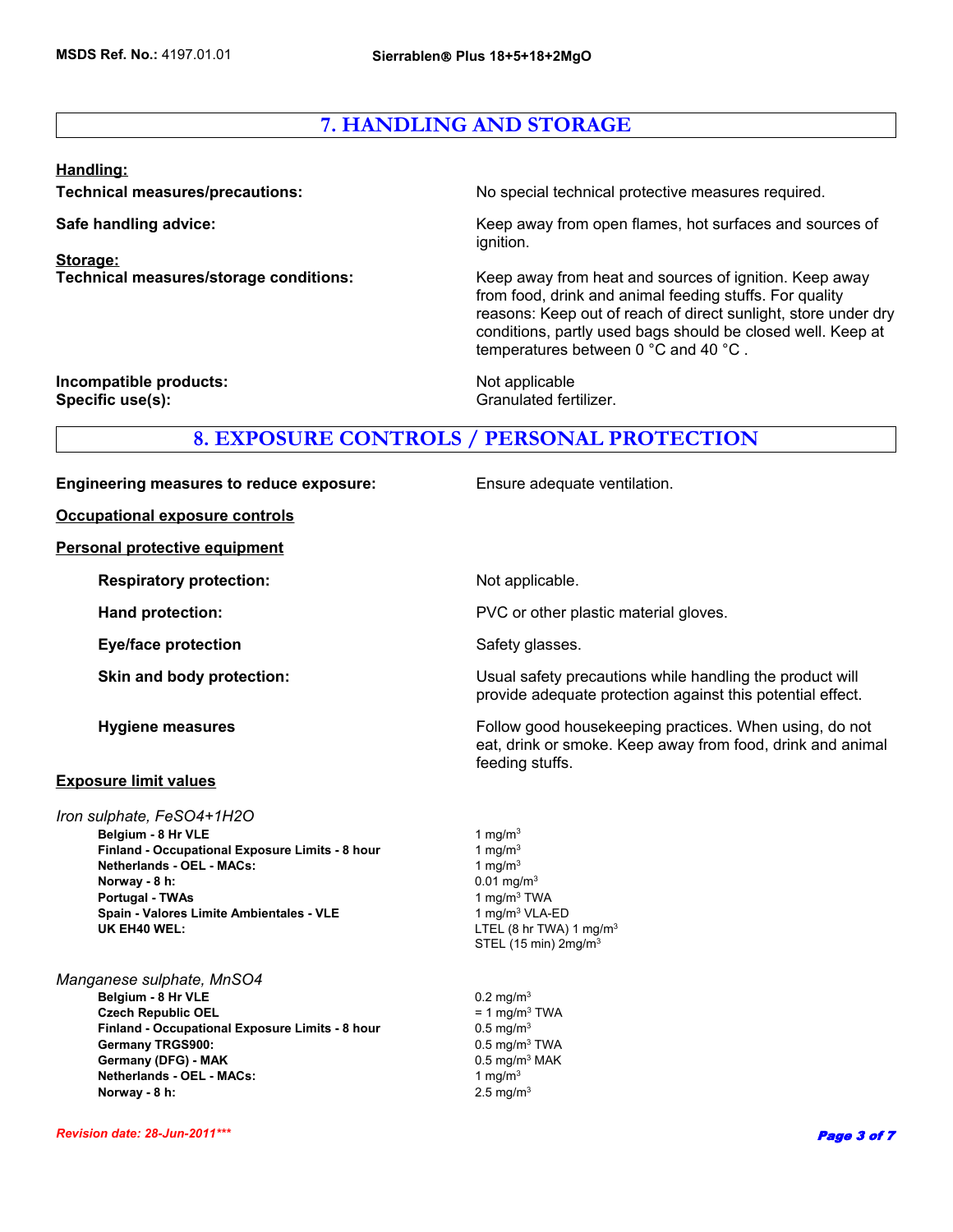**Sweden - OEL - 8 Hour Portugal - TWAs** 0.2 mg/m3 TWA  **Spain - Valores Limite Ambientales - VLE**

**UK EH40 WEL:** 5 mg/m3

*Sulphur, S*  **France INRS (VME)**

**France INRS (VME)** 10 mg/m<sup>3</sup> VME  **Germany TRGS900: Germany (DFG) - MAK** 1.5 mg/m<sup>3</sup> MAK *Calcium sulphate dihydrate, CaSO4+2H2O*  **Belgium - 8 Hr VLE** 10 mg/m3 TWA

 **Portugal - TWAs** 10 mg/m3 TWA **Spain - Valores Limite Ambientales - VLE** 10 mg/m<sup>3</sup> VLA-ED<br>**UK EH40 WEL:** 10 mg/m<sup>3</sup> TWA

**Netherlands - OEL - MACs:** 10 mg/m<sup>3</sup> **Norway - 8 h:** 10 mg/m<sup>3</sup>  **Portugal - TWAs** 10 mg/m3 TWA **Spain - Valores Limite Ambientales - VLE** 10 mg/m<sup>3</sup> VLA-ED **UK EH40 WEL:** 10 mg/m<sup>3</sup> *Magnesium oxide, MgO*  **Austria - MAKs** 6 mg/m3 **Belgium - 8 Hr VLE** 10 mg/m<sup>3</sup>  **Czech Republic OEL** 5 mg/m3 TWA **France - Valeurs Limites d'exposition (VLE)** 10 mg/m<sup>3</sup>  **France INRS (VME) Germany (DFG) - MAK** 6 mg/m<sup>3</sup>

*Ammonium nitrate, NH4NO3* **Czech Republic OEL** = 10.0 mg/m<sup>3</sup> TWA

 $0.1$  mg/m<sup>3</sup> LLV 0.2 mg/m3 LLV 6 mg/m3 TWA 4 mg/m3 MAK **10 mg/m<sup>3</sup> TWA** 4 mg/m<sup>3</sup> TWA VME (poussières) =  $10 \text{ mg/m}^3$ 0.2 mg/m3 VLA-ED

10 mg/m3 VME

### **9. PHYSICAL AND CHEMICAL PROPERTIES**

#### **General Information**

**Physical State:** Solid **Appearance:** Granular Granular<br> **Color:** Granular Brownish

**Color:** Brownish **Odor:** No information available

#### **Important Health Safety and Environmental Information Decomposition temperature:** > 150°C **Solubility:** Coating not soluble, release nutrients through coating of the Coating content of the Coating of the Co **Flammability (solid, gas):** Non-flammable

#### **Other information**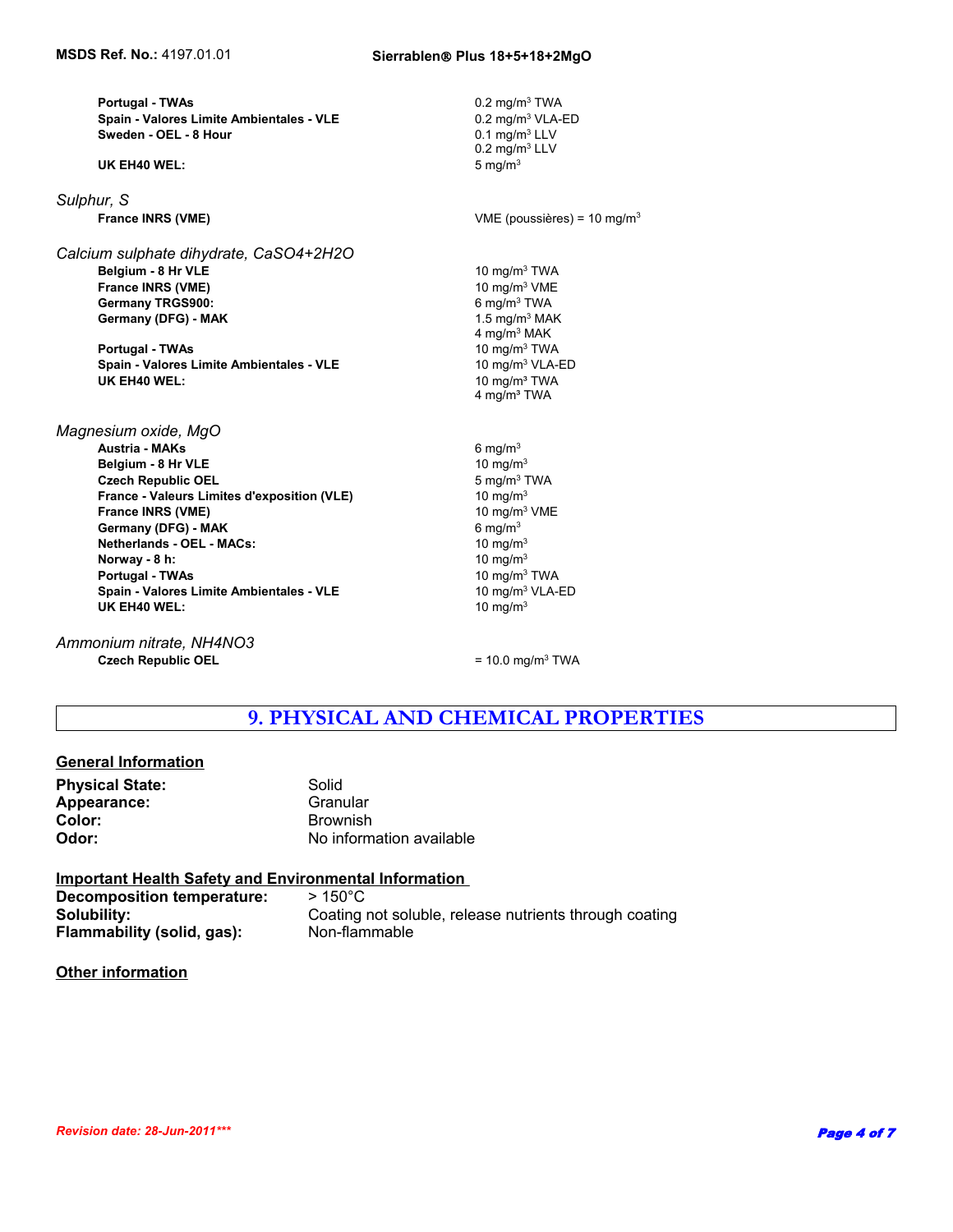|                                             | <b>10. STABILITY AND REACTIVITY</b>                                                                                |
|---------------------------------------------|--------------------------------------------------------------------------------------------------------------------|
|                                             |                                                                                                                    |
| Stability:                                  | Stable under recommended storage conditions.                                                                       |
| <b>Conditions to avoid:</b>                 | Keep away from open flames, hot surfaces and sources of ignition.                                                  |
| <b>Materials to avoid:</b>                  | Combustible material.                                                                                              |
| <b>Hazardous decomposition</b><br>products: | No decomposition if stored normally. Thermal decomposition can lead to release of<br>irritating gases and vapours. |

# **11. TOXICOLOGICAL INFORMATION**

#### **Component information**

| Iron sulphate, FeSO4+1H2O<br>$LD50/oral/rat =$                                       | 1389 mg/kg                                                                      |
|--------------------------------------------------------------------------------------|---------------------------------------------------------------------------------|
| Manganese sulphate, MnSO4<br>$LD50/oral/rat =$                                       | 9 g/kg                                                                          |
| Zinc sulphate mono hydrate, ZnSO4+1H2O<br>$LD50/oral/rat =$                          | 2949 mg/kg                                                                      |
| Sulphur, S<br>$LD50/oral/rat =$<br>$LD50/dermal/rat =$<br>$LG50/inhalation/4h/rat =$ | > 2000 mg/kg<br>> 2000 mg/kg<br>$> 5,4$ mg/l                                    |
| Ammonium nitrate, NH4NO3<br>$LD50/oral/rat =$                                        | 2410 mg/kg                                                                      |
| <b>Product information</b>                                                           |                                                                                 |
| <b>Local effects</b><br><b>Skin effects:</b>                                         | May cause skin irritation in susceptible persons.                               |
| Eye effects:                                                                         | Contact with eyes may cause irritation.                                         |
| Inhalation:                                                                          | May cause sensitization by inhalation.                                          |
| Ingestion:                                                                           | Ingestion may cause gastrointestinal irritation, nausea, vomiting and diarrhea. |

# **12. ECOLOGICAL INFORMATION**

#### **Product information**

**Water Endangering Class (WGK):** 1 (Scotts classification )

#### **Component information**

*Revision date: 28-Jun-2011\*\*\**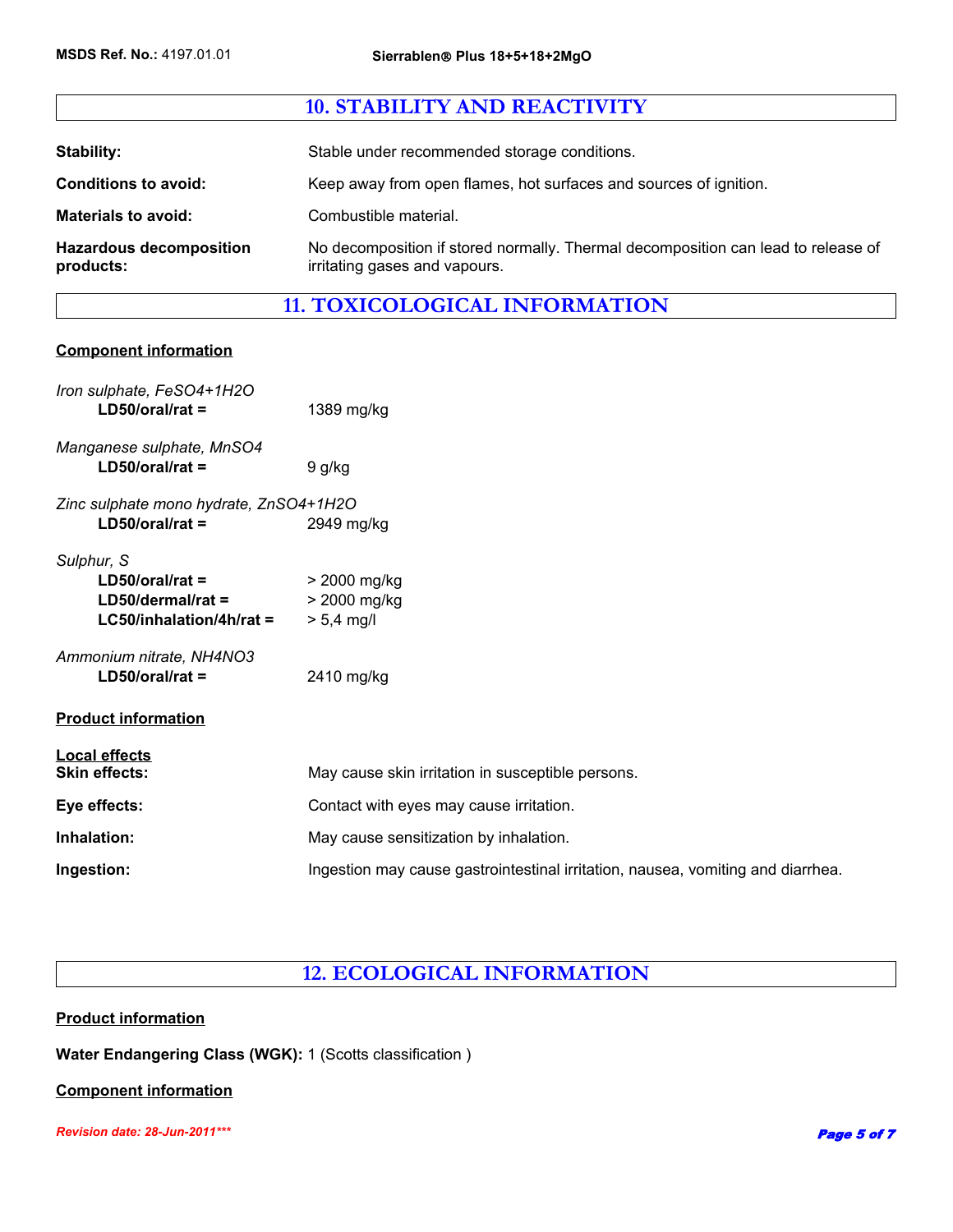#### **Ecotoxicity effects** *Iron sulphate, FeSO4+1H2O*

*Manganese sulphate, MnSO4*

*Ammonium nitrate, NH4NO3*

EC50/48h/daphnia = >100mg/l LC50/96h/rainbow trout = >72.5mg/l (6d) EC50/72h/algae =  $22$ mg/l

**Ecotoxicity effects EC50/48h/daphnia => 100 mg/l** 

**Ecotoxicity effects** EC50/48h/daphnia =100 mg/l LC50/96h/rainbow trout =10 mg/l EC50/72h/algae = 74000 µg/l

### **13. DISPOSAL CONSIDERATIONS**

| <b>Waste Disposal Methods:</b> | Use up product completely. Packaging material is industrial waste                 |
|--------------------------------|-----------------------------------------------------------------------------------|
| Contaminated packaging:        | Empty containers can be landfilled, when in compliance with the local regulations |

### **14. TRANSPORT INFORMATION**

| FIUUUUL IIIIUI IIIAUUII     |                              |
|-----------------------------|------------------------------|
| <b>Physical State:</b>      | Solid                        |
| <b>ADR/RID</b><br>UN-No:    | Not classified for transport |
| <b>IATA</b><br>UN-No:       | Not classified for transport |
| IMO / IMDG<br><b>UN-No:</b> | Not classified for transport |

# **15. REGULATORY INFORMATION**

#### **Indication of danger:**

**Product information**

This product does not have to be classified according to the EU regulations.